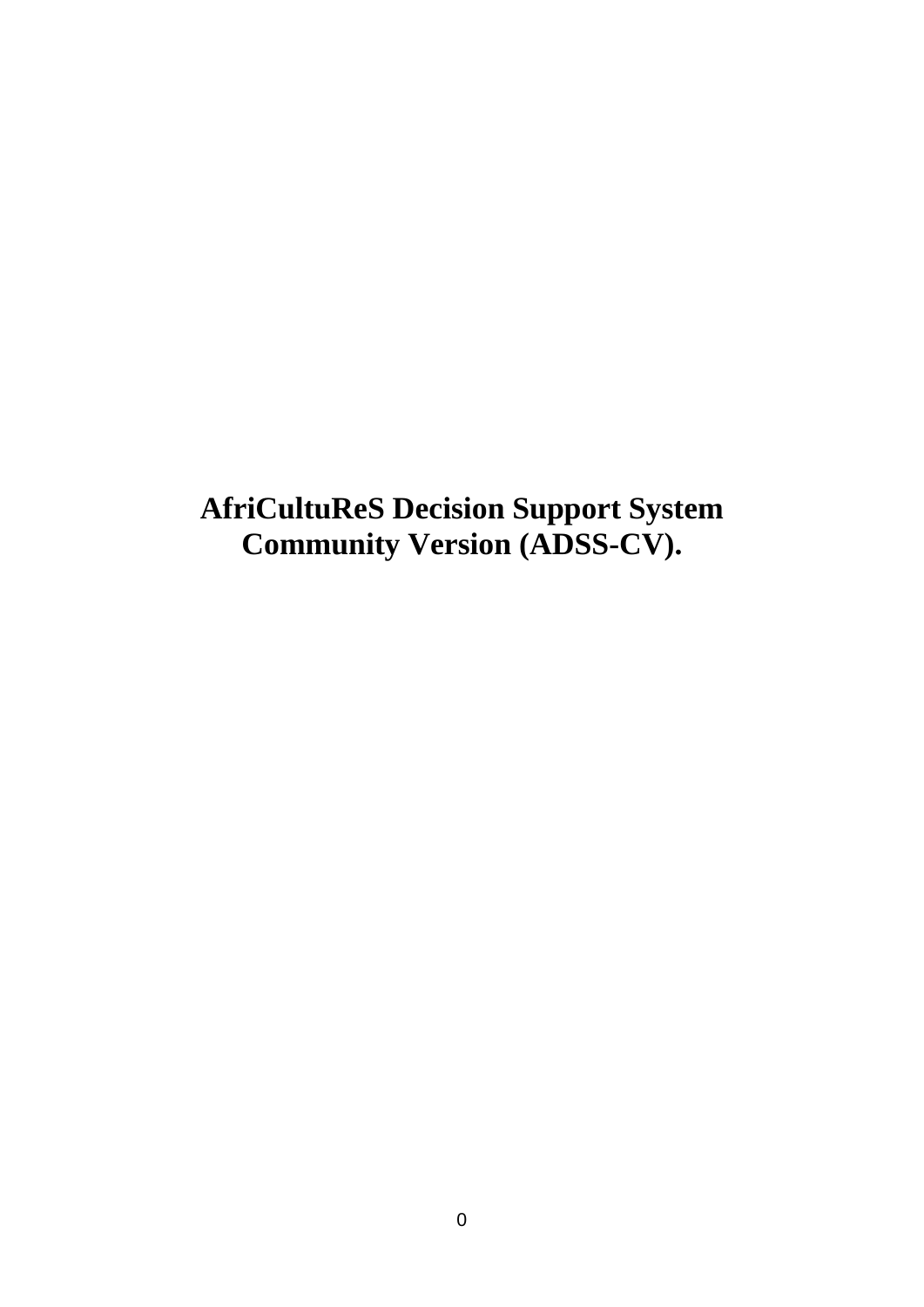# **Table of Contents**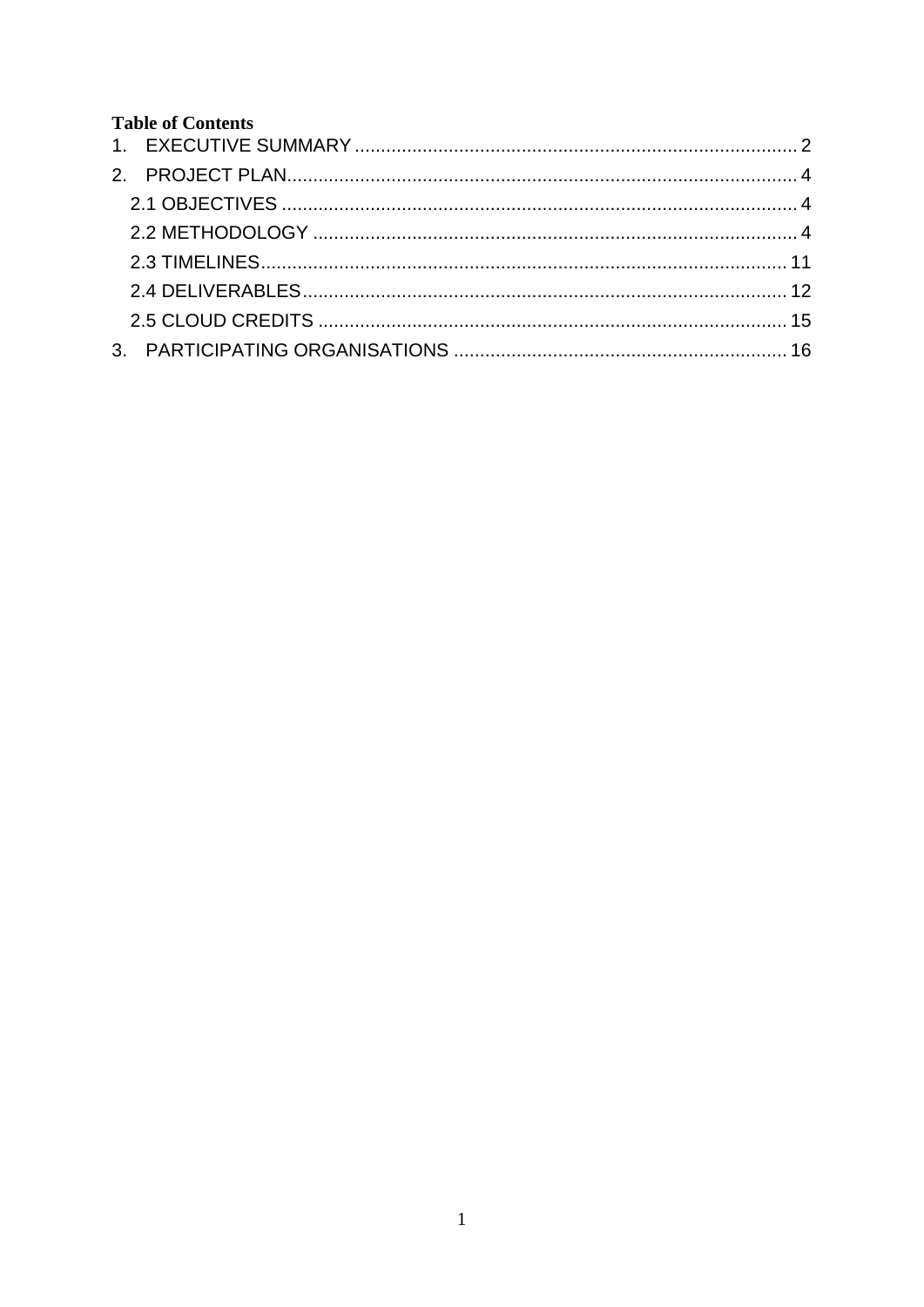#### **1. EXECUTIVE SUMMARY**

<span id="page-2-0"></span>One of the major societal challenges the world faces in the 21st Century is achieving global food security. A plethora of evidence shows that countries need significant advancements in their ability to manage limited freshwater resources, environmental change, as well as ensuring sustainable energy production. Eventually, all these factors must connect to ensure sustainable food supplies to meet the current and future demands. Although global efforts towards achieving food security have intensified, food security remains a challenge in Africa exacerbated by erratic rainfall patterns, increasing temperatures, as well as rising populations (generally characterised by poor households). In addition, agricultural production (both livestock and crop production) is threatened by increased frequency and intensity of climateinduced disasters such as floods and bushfires, proliferation of pests and diseases, and competing land-uses. In order to cope with increasing demand for food and achieve food security in the changing climatic conditions, agricultural production need to be intensified, either by increasing the size of productive land or by enhancing productivity. Agricultural intensification can be achieved through optimized farming, i.e. adopting state of the art farming methods and decision support tools that provide actionable information and services.

The use of satellite Earth observation (EO) data for assessment and monitoring of agricultural productivity is well established. These provide 'bird's eye' view of the landscape at frequent revisits thus are suitable for assessing the amount of food grown, predict gaps in seasonal or annual production, provide weather forecasts and commodity market information. The availability of free and open EO data at varying spatial and temporal resolutions offers several prospects for development of agricultural information products and innovative solutions that seamlessly integrate various EO data and in-situ data to provide actionable and reliable information that will aid precision agriculture, and informed decision and policy making.

Enhancing Food Security in AFRIcan AgriCULTUral Systems with the Support of REmote Sensing (AfriCultuReS, Grant Agreement No.774652), an on-going project, funded by the European Union Commission that is currently developing Decision Support System that integrates heterogeneous datasets such as EO data, weather and climate data and in-situ data, on current conditions and future scenarios about food production in Africa in a timely manner, from national, through regional, up to Pan-African scales. The project will deliver space based agricultural production services that are aligned with the African Space Policy and Strategy and AfriGEOSS, the African segment of the Group on Earth Observation (GEO) in the domain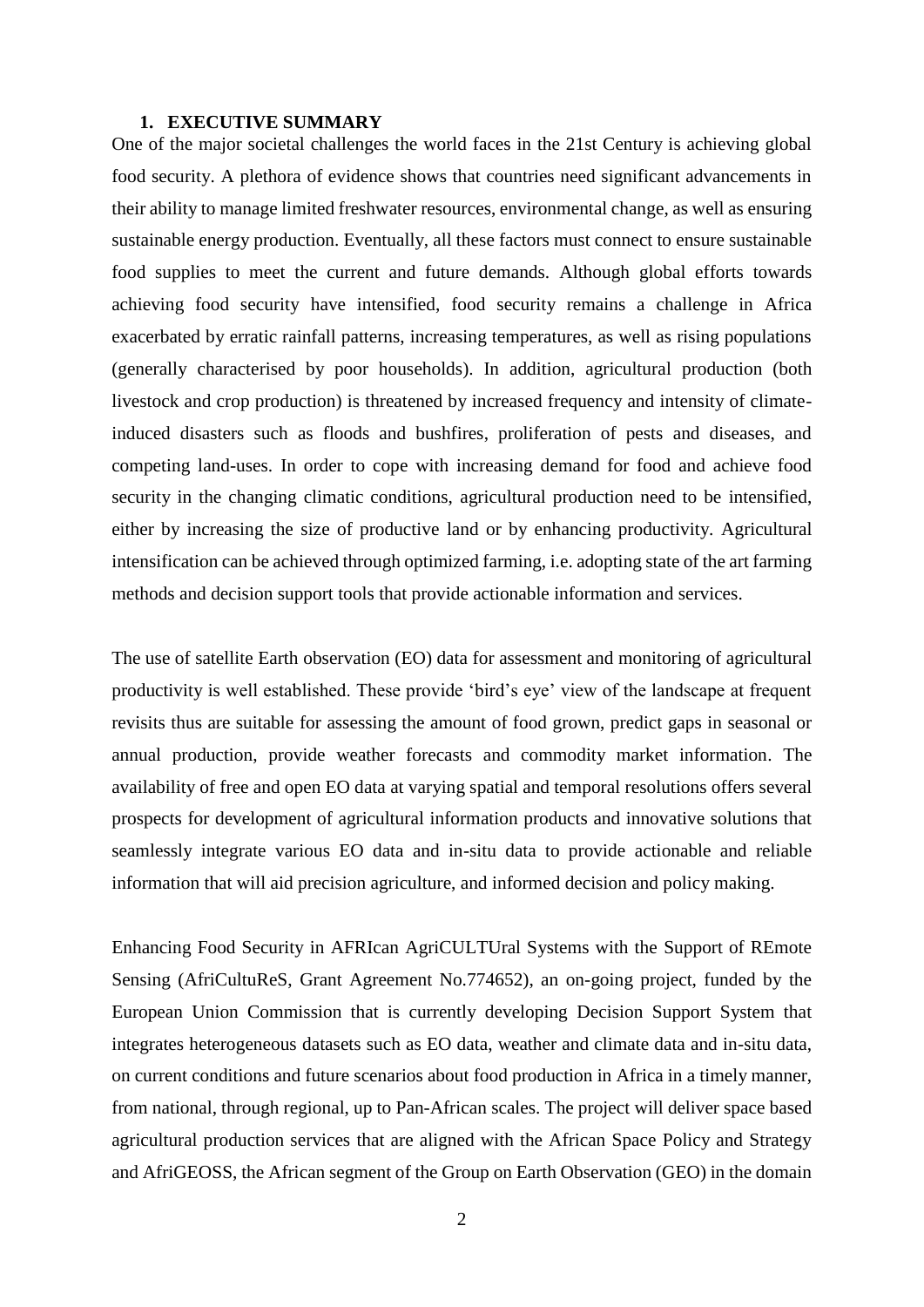of food security. Furthermore, AfriCultuReS is aligned with the United Nations Sustainable Development Goals 2 "End hunger, achieve food security and improved nutrition and promote sustainable agriculture" and 13 "To take urgent action to combat climate change and its impact." The project also supports the articles 2 and 11 of the Paris Agreement on climate change related issues and human capital development.

The AfriCultuReS project will improve the innovation capacity of the members of food supply chains such as African farmers and food chain workers, public administration authorities, industry enablers and research organisations by providing them access to open agricultural production data, a set of validated satellite data and services through the innovative web and mobile AfriCultuReS platform. The project will also empower women smallholders with knowledge and tools relating to climate change and weather variability to improve their productivity.

The current CALL FOR PROPOSALS for GEO-Amazon Earth Observation Cloud Credits Programme is attractive to the African partners participating in the AfriCultuReS project AfriCultuReS recognises that boosting the impact of research and development (R&D) investments on food security must rely in the joint participation of European Union & African entities in the design, development and execution of research actions. Project consortium consist of approximately 50% of African institutions (i.e. 8 out of 17), bringing technical expertise, local knowledge and advice that will assure the accomplishment of the project. Participating countries, include South Africa, Niger, Kenya, Ghana, Rwanda and Mozambique, thus represent the diversity of African agricultural systems and the main food production regions in Africa. These countries/institutions lack infrastructural capacities to store, process and analyse Big data generated by multiple low to high resolution satellite missions such as ESA Copernicus Sentinels, NASA/USGS Landsat Data Continuity Mission (LDCM), MODIS, etc. The GEO-Amazon Earth Observation Cloud Credits Programme will allow AfriCultuReS African partners to rapidly access, manipulate, prototype and deploy processing chains and tools to derive EO-based informational products their swift distribution. In addition, this project will enable African partners to continue to offer operational AfriCultuReS services beyond the H2020 funding at no cost to the users.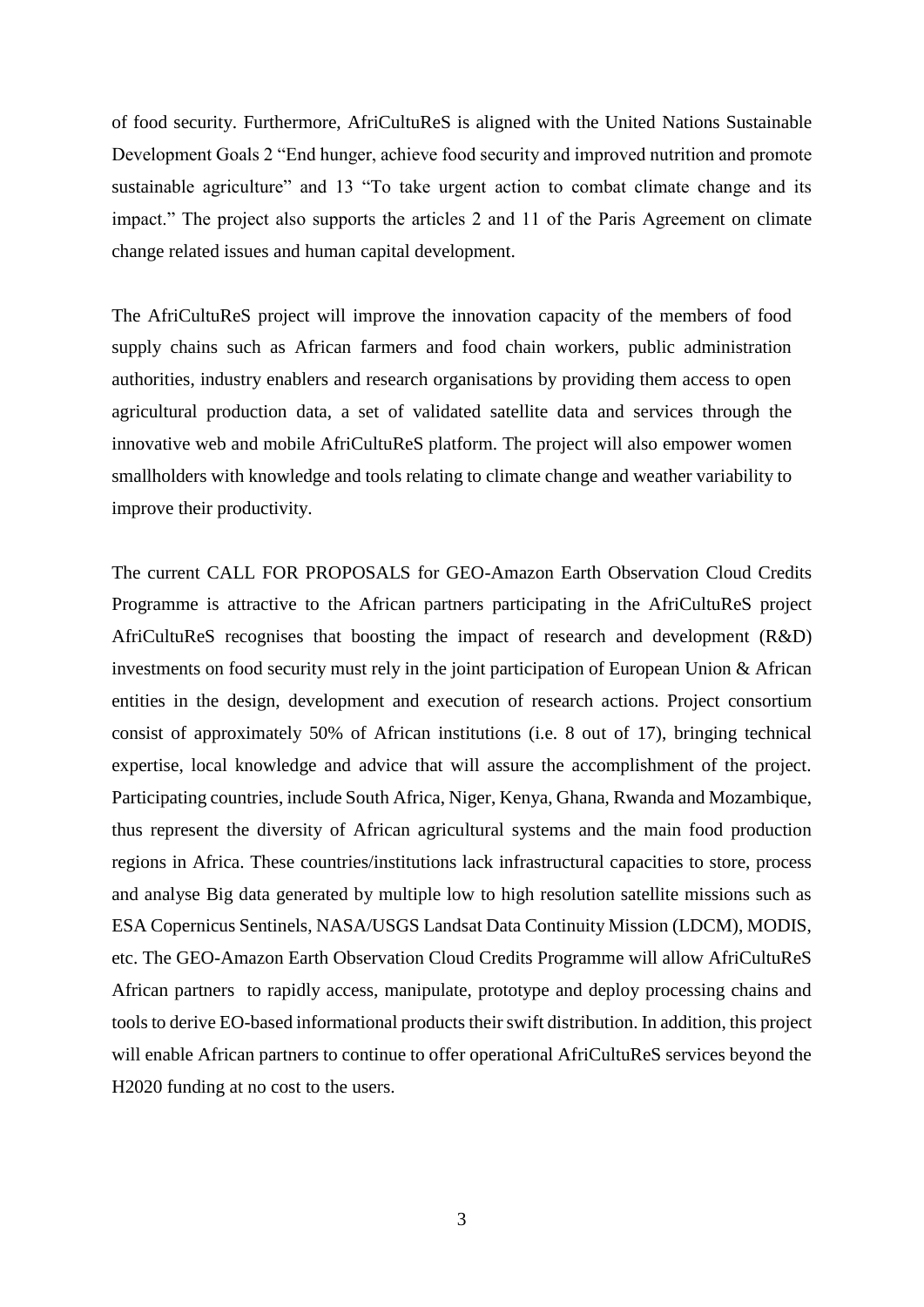## **2. PROJECT PLAN**

## <span id="page-4-1"></span><span id="page-4-0"></span>**2.1 OBJECTIVES**

- To operationalize AfriCultuRes Decision Support System Community Version (ADSS-CV) for promoting sustainable agricultural systems and food security beyond H2020 funding by providing a Community version of the ADSS.
- To enhance the technical capacities of African partners in cloud computing for rapid product development and dissemination.

## <span id="page-4-2"></span>**2.2 METHODOLOGY**

### **2.2.1 SERVICE DEVELOPMENT, TESTNG AND DEPLOYMENT**

The AfriCultuReS Decision Support System Community Version (ADSS-CV) will be comprised of four geospatial services, each responsible for delivering unique products related to Climate, Crop, Water and Livestock. The system will be developed following the Service Oriented Architecture (SOA) paradigm. Service-oriented architecture is a style of architecture based on services, where a service is a well-defined and self-contained functionality. In this architecture, different services communicate with each other to perform a certain activity. The services are loosely-coupled, meaning that a service does not need to know the technical details of another service that is interacting with. It only needs to know the input data to supply to the supported products, in order to retrieve the expected results. Basically, SOA consists of a service consumer and a service provider. The former requests data from a service, while the latter executes the request and returns the result. While communicating, the service provider and the consumer both adhere to a predefined protocol.

There are many benefits in using a service-oriented architecture, some of which are:

- Re-usability. The services can be reused in multiple applications.
- Reliability. Small independent services are easier to test and debug.
- Location Independence. The services can reside in different physical locations.
- **IMPROVED 5 Improved Scalability and Availability. Multiple instances of a single service can run on** different servers at the same time.
- Platform Independence. Development of a complex product regardless of vendor or technology lock-in.

In the community version of the ADSS-CV platform, each service will either adhere to Open Geospatial Consortium's geospatial protocols, Web Map Service (WMS) and Web Coverage Service(WCS), or supply its output data to a central repository that has WMS and WCS capabilities, so that the data are provided to the portal client application. These standards are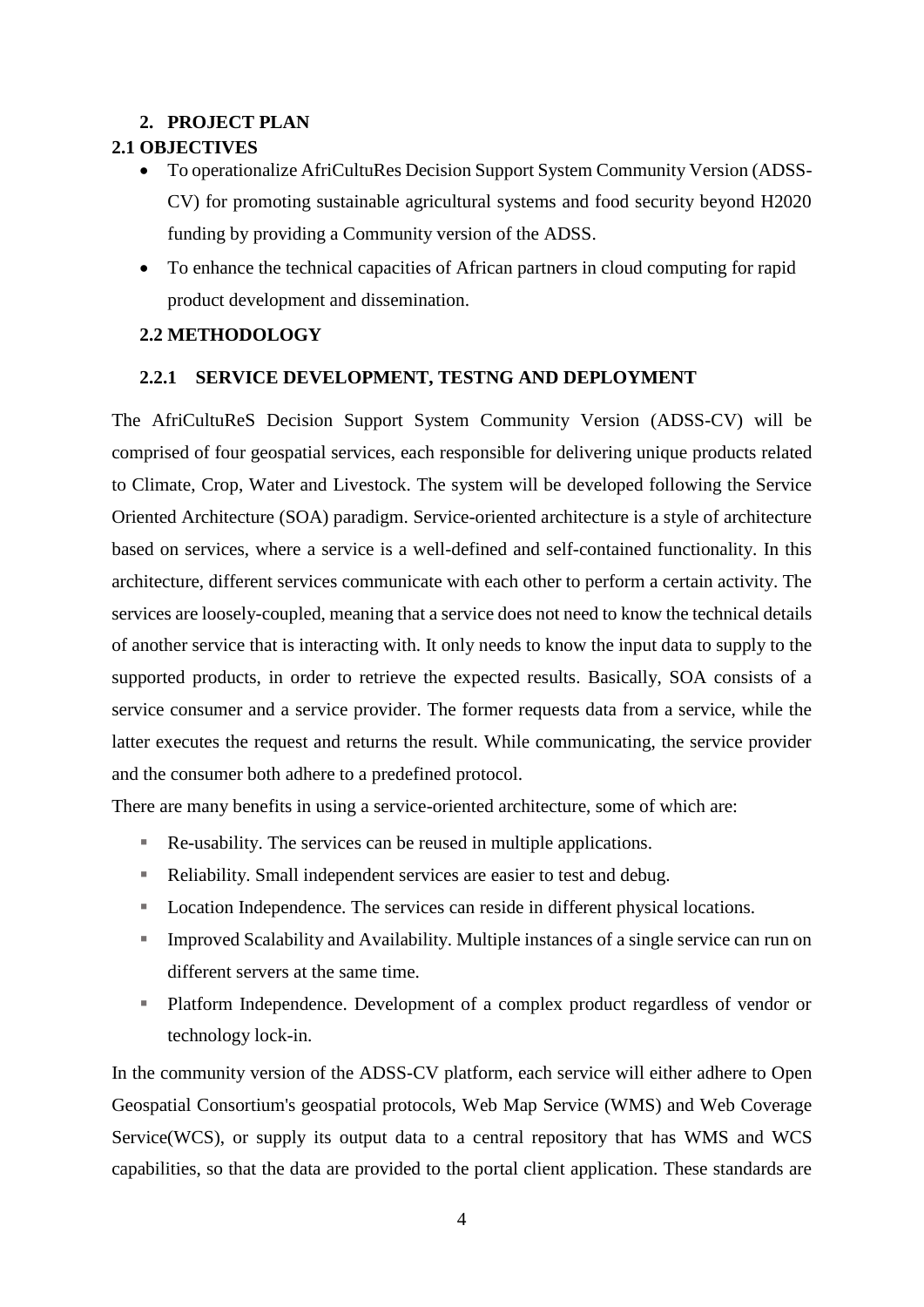followed by numerous organizations and tools around the globe and help in improving the sharing of the world's geospatial data. Furthermore, the services will adhere to other standard protocols like FTP, SSH and HTTPS to interact with other services (internal or external) and provide intermediate results.

Test cases will be created in line with each of the above-mentioned services and tests run before deployment to ensure interoperability. Any failures that are identified in the test cases are fixed and test cases repeated to ensure the services are stable and working according to the requirements defined. The types of testing will be focused on unit testing, integration testing, user acceptance testing and performance testing. After successful testing, system deployment will follow.

### **2.2.2 SYSTEM AND PRODUCTS MAINTENANCE**

The services will provide the data, a set of maps that will support the decision making in the field of food security in Africa. The data will be provided either using the WMS/WCS protocols and in the EPSG:4326 coordinate reference system or in a supported format that the THREDDS data server can host and serve, so that they are properly visualized in the portal. The services will also provide their data in other formats for use by other clients and/or for interactions between the services themselves. The ADSS-CV portfolio will include services such as climate, crop, water and livestock as listed in Table 1, section 3.

#### **a. Crop service**

The Crop service provides information products for decision making on crop production, to this end the service entails multi-scale past assessment, seasonal and on-the-go crop mapping and crop condition monitoring as well as forecasts on expected yield for main crops. The service is written in the Python programming language and also makes use of the MATLAB programming platform. It relies on data from Copernicus Global Land Service, Sen2Agri, GIMMS Server and ESA Sentinel Hub for its operation. The crop service of ADSS-community version will constitute the following products; crop condition monitoring and assessment and crop phenology assessment. The products will be regularly updated depending on the most current releases by the providers and the type of the product. Crop Condition Assessment, Crop condition monitoring and Crop Phenology Assessment (upon data availability) and will be updated continuously.

### **Crop condition assessment**

The crop condition assessment products consist of information about the status of vegetation and crops. Crop condition is assessed directly through the use of vegetation indices such as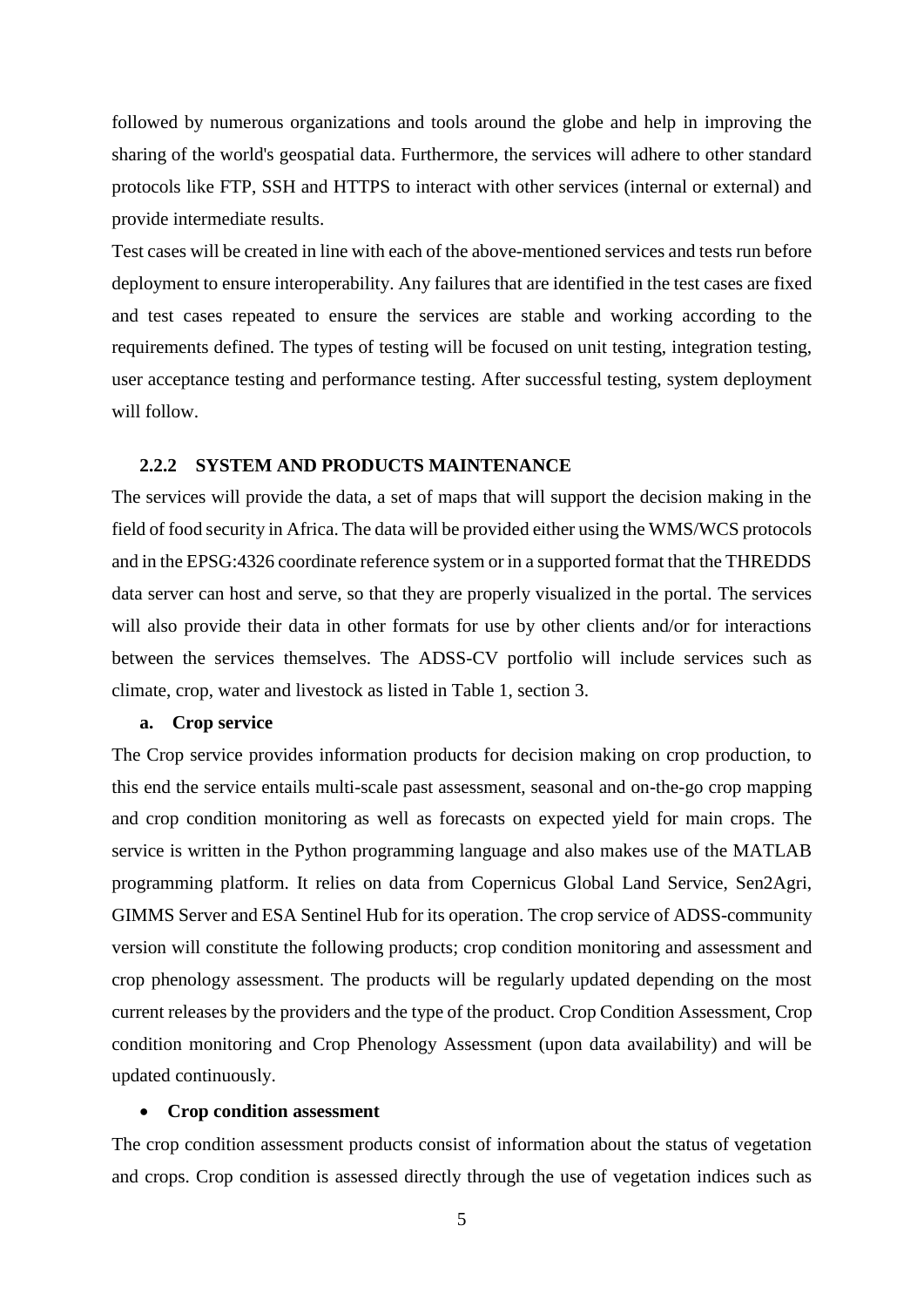NDVI/EVI and biophysical parameters such as LAI or Vegetation Condition Index (VCI) which compares the current NDVI/EVI to the range of values observed in the same period in previous years. Multi-resolution products will be provided based on Copernicus Global Land Service and Global Inventory Monitoring and Modelling Studies (GIMMS) to provide course and medium resolution data, respectively. High resolution NDVI and LAI products will be retrieved from Sentinel-2 data at 10 and 20m spatial resolution using Sen2Agri system setup on the AWS cloud service to automatically download new data and compute required vegetation condition indicators in ADSS-CV project countries.

### **Crop Early warning**

For this service the following image products are generated and used:

**Seasonal climate and weather forecasting alert:** Providing information and advice on the past, present, and future state of the atmosphere is a central role of the Africultures meteorological and hydrological services, supported by global, and regional climate forecasting and prediction centers. This includes information on temperature, rainfall, wind, cloudiness, and other atmospheric variables and their influence on weather-and climatesensitive activities and communities. The physical phenomena responsible for the weather and climate conditions are manifested at particular spatial and temporal scales which have important implications on observability, predictability, and service design.

**Actual evapotranspiration alert:** Evapotranspiration is, however, a more direct indicator of crop growth since it is a measure of the amount of water actually used by the crop. Its utility is illustrated by the following citation: "it has been demonstrated that for annual crops the difference between the potential and actual crop evapotranspiration will be proportional to the loss in biomass and, finally, the loss of economic yield" (Frere and Popov, 1986).

**NDVI alert**: NDVI is used as a proxy for crop status. The NDVI anomaly is a key variable within the Crop Monitor activities. This variable is used to monitor the vegetative state and health of the crops. A positive value indicates a more vigorous vegetative state of the crop compared to the averaged NDVI values. On the contrary, a negative value indicates a less vigorous state of the crop and it may suggest bad crop conditions or a slower growing rate of the crop due to environmental conditions.

### **Crop type layer**

The crop type layer (CTL) gives the most detailed picture of the cropland distinguishing the dominant crop types of a given region. Thus, the legend depends on the presence/absence of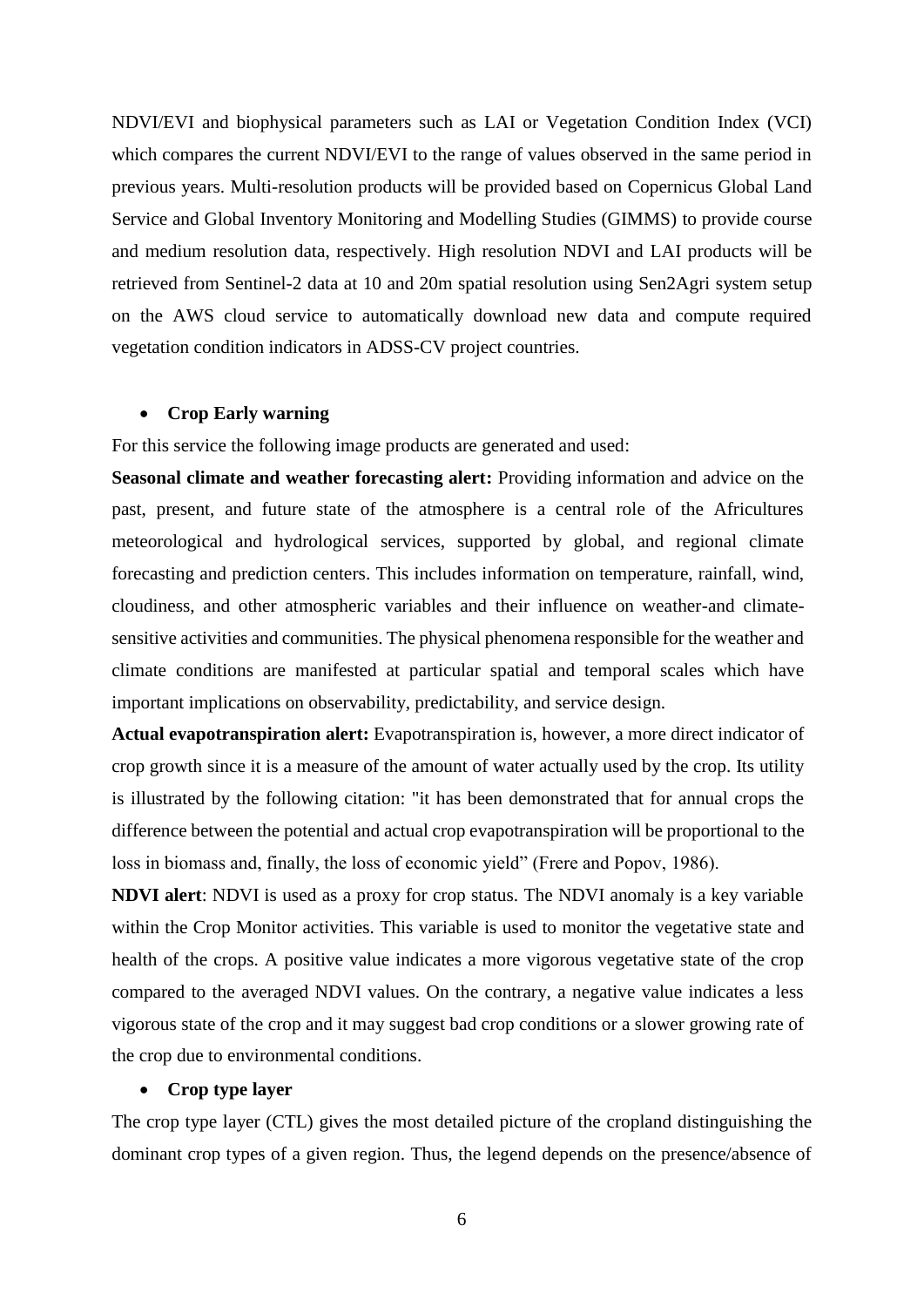particular crops in the region of interest recognized thanks to a machine learning approach. This concerns only mono-specific agricultural fields.

### **Crop Yield forecast**

The crop yield products will be developed by using Earth observation data and/or crop simulation models in order to give a precise, scientific sound and independent forecasts of crops' yield as early as possible during the crops' growing season by considering the effect of the weather and climate. Based on the user's needs this will be the approach used by the ADSS-CV's Crop Yield product. In this service, we will use the process-based crop modelling approach. Daily weather data required to drive a process-based crop model. Climate model output can also be used to run the model spatially. Crop yields will be simulated using the process-based model General Large Area Model for annual crops (GLAM) for the major crops identified in deliverable such as maize, sorghum, cassava, wheat, groundnut, sugarcane and potatoes.

### **Climate service**

The climate service called AfriCultuReS Climdex Service will provide seasonal climate forecast, climatic conditions assessment, seasonal climate forecast, climate projections and seasonal climate early warning. The service will also obtain representative climate indices at a local scale and different time horizons (e.g. seasonal) building on state-of-the-art climate models (e.g. Copernicus seasonal forecasting system). This service will feed other AfriCultuReS services and impact models (e.g. crop modeling), and will allow to plan proper adaptation measures according with the climate conditions. The service is provided through the Santander User Data Gateway, a one-stop shop for climate data access built on a THREDDS server with an authentication layer and an R-based layer for climate data access and post processing. The AfriCultuReS Climdex Service will combine global predictions and projections with local observations (when available) to obtain a set of representative climate indices at a local scale to monitor climate conditions at different time-scales for early warnings about adverse events.

### **b. Livestock service**

The Livestock service provides information products for decision making on livestock production. To this end, the service entails multi-scale past assessment, seasonal and on-thego pasture and rangeland mapping and condition monitoring, as well as, assessment on the capacity of these productive environments to sustain livestock production. The service is written in the Python programming language and it relies on data from ESA Sentinel Hub for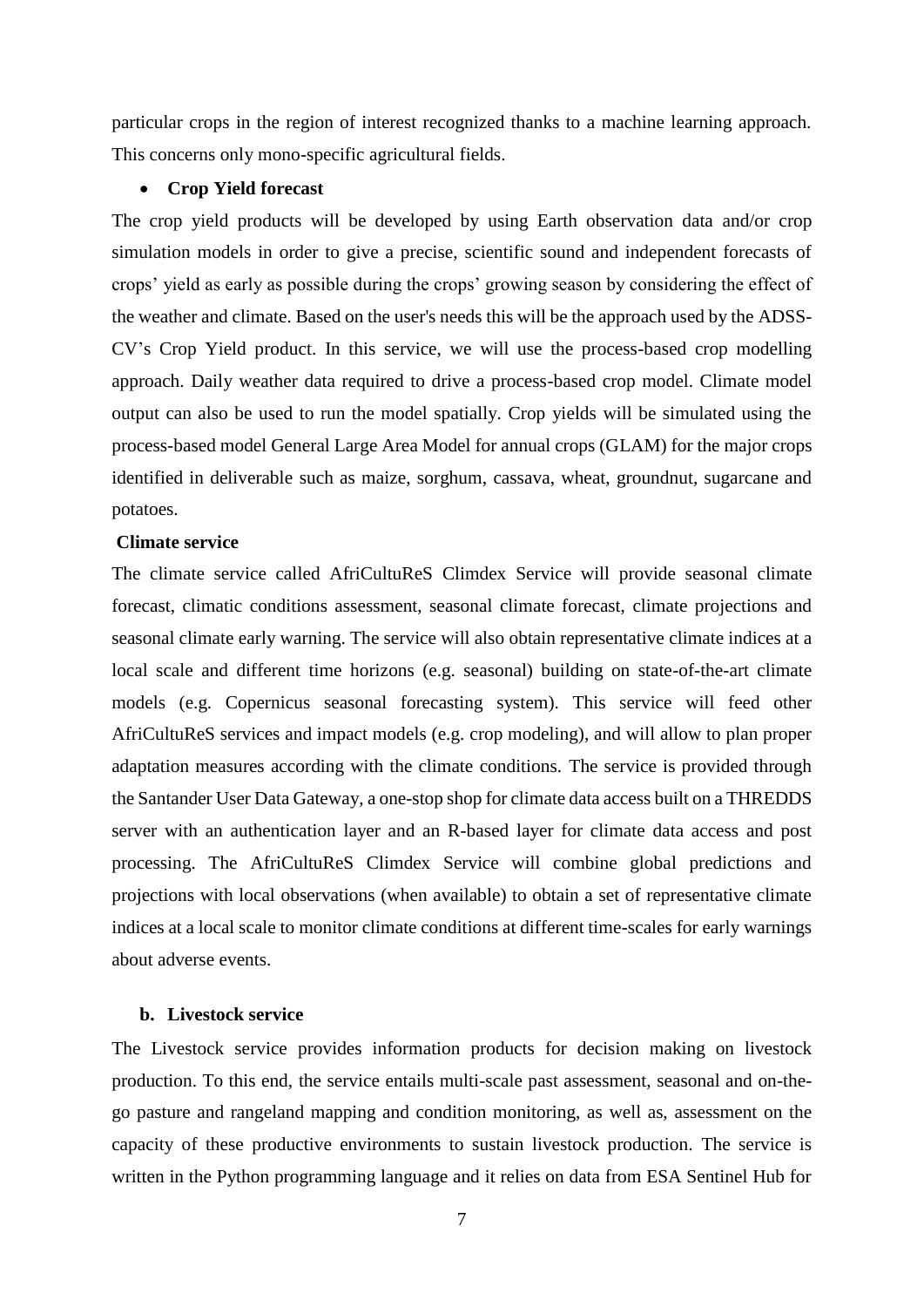its operation. Livestock service products will address information needs of the livestock production such as carrying capacity, grazing and browsing capacity, and rangeland condition monitoring products. These will be regularly updated depending on the most current releases by the service provider/s and users' needs.

## **Grazing and Rangeland Condition assessment and monitoring products**

The Grazing and Rangeland Condition assessment and monitoring products consist of provision of grassland and rangeland condition indicators using vegetation indices and biophysical parameters as well as their evolution through time. These products are useful for indicating the development and condition of vegetation throughout the season. The following products will be provided based on Sen2Agri system:

- **Monthly aggregated NDVI at 10m spatial resolution.**
- Monthly aggregated LAI at 10 m resolution. The LAI has a strong relationship with standing biomass and leaf properties such as Net Primary Productivity, thus it is critical for agro-ecological applications.
- **Monthly aggregated Chlorophyll Content in Leaf (CAB) at 10 m spatial resolution.**
- **Monthly aggregated Fraction of vegetation cover (FCover) at 10 m spatial resolution.** FCover quantifies the spatial extent of the area on the ground covered by green vegetation. It is independent of illumination direction and sensitive to the vegetation amount.
- Profiles of the indicators and biophysical parameters according to the specified time period, i.e. monthly, seasonal, yearly, etc. per village/magisterial district or user specified ROI.

The required data for the Grazing and Rangeland Condition assessment and monitoring products ADSS-CV for visualization and statistics.

## **Grazing and Rangeland mapping products**

Rangeland maps products will be provided based on existing datasets such at National/Global land cover datasets. The required data products will be acquired, processed within AWS platform and provided to the ADSS-CV for visualization and statistics.

## **c. Water service**

This service will consist mainly of water bodies mapping and Soil Moisture Assessment updated regularly depending on the most current releases by the service providers and users' needs.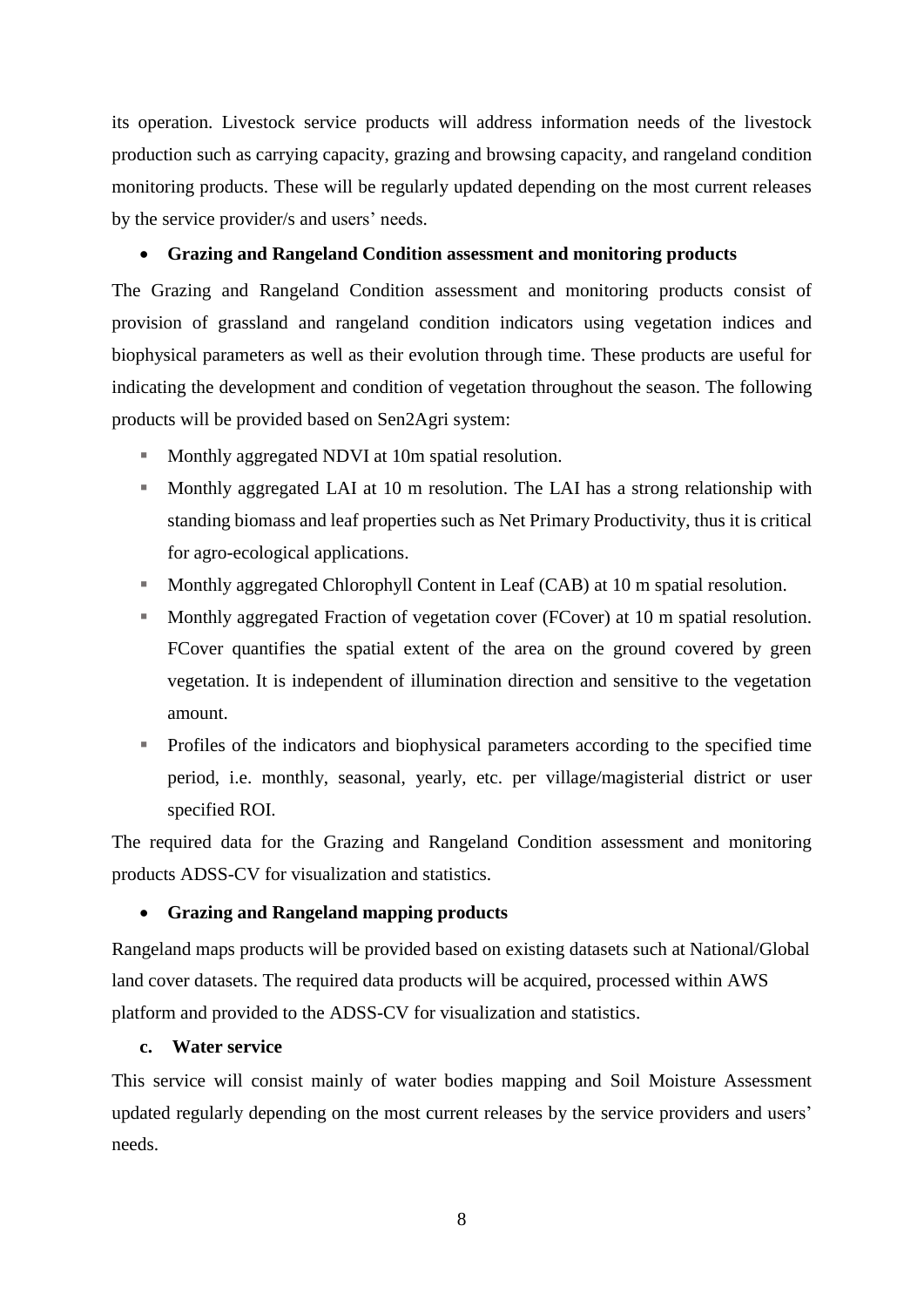### **Water Bodies Mapping products**

Water Bodies (WB) mapping includes the detection of the areas covered by inland water. WB product is provided in various scales (incl. coarse, medium and high resolutions) and is thus developed by various service providers as described below. The mapping of WB over an entire year provides the maximum and the minimum extent of the water surface, as well as the seasonal dynamics. WB product is considered Essential Climate Variable (ECV) by the Global Climate Observing System (GCOS). The assessment of extent and seasonal occurrence of WB can allow the monitoring and prediction of freshwater availability to populations and livestock, the provision of advice for water use and irrigation activities, and the support of agricultural knowledge and information systems.

### **Soil moisture assessment products**

The Soil Moisture Assessment product at coarse resolution is allows a comparison between the actual values of Soil Water Index(SWI) and SWI10 and the mean, max and min value computed for the same days of the year in the previous 10 years (2007 – present) provided by Copernicus Global Land Service. Therefore, Soil Moisture Assessment product enables the detection of any significant changes in soil moisture compared with previous years, which could have a serious impact on agricultural productivity. Near-Real Time SWI and SWI10 products, have the same characteristics of the original data source, i.e. Copernicus Global Land Service. The products have a 10km (0.1°) spatial resolution and for each pixel, the product provides eight SWI and SWI10 values.

### **2.2.3 VALIDATION OF SERVICE PRODUCTS**

The services provided through ADSS-CV will constitute validated and un-validated products, open to be validated by the community. Validation will be carried out as per validation plan. The validation plan, developed in close collaboration with the end-users, will specify the pilot areas, the specific products to be validated, the time period of the validation, the person in charge for validation and the need for ancillary and independent data. Validation procedure will include using ground-based measurements collected by end-users and/or project partners, using Very High spatial resolution images, using data coming from other reliable sources and adopting an active crowdsourcing approach.

### **2.2.4 CAPACITY BUILDING AND USER APPRAISAL**

Capacity building will be carried out through training workshops to ensure that the users are able to use the ADSS-CV and that the product are fit-for-purpose. The targeted users include, but not limited to, policy makers, researchers, farmers, funding institutions and insurance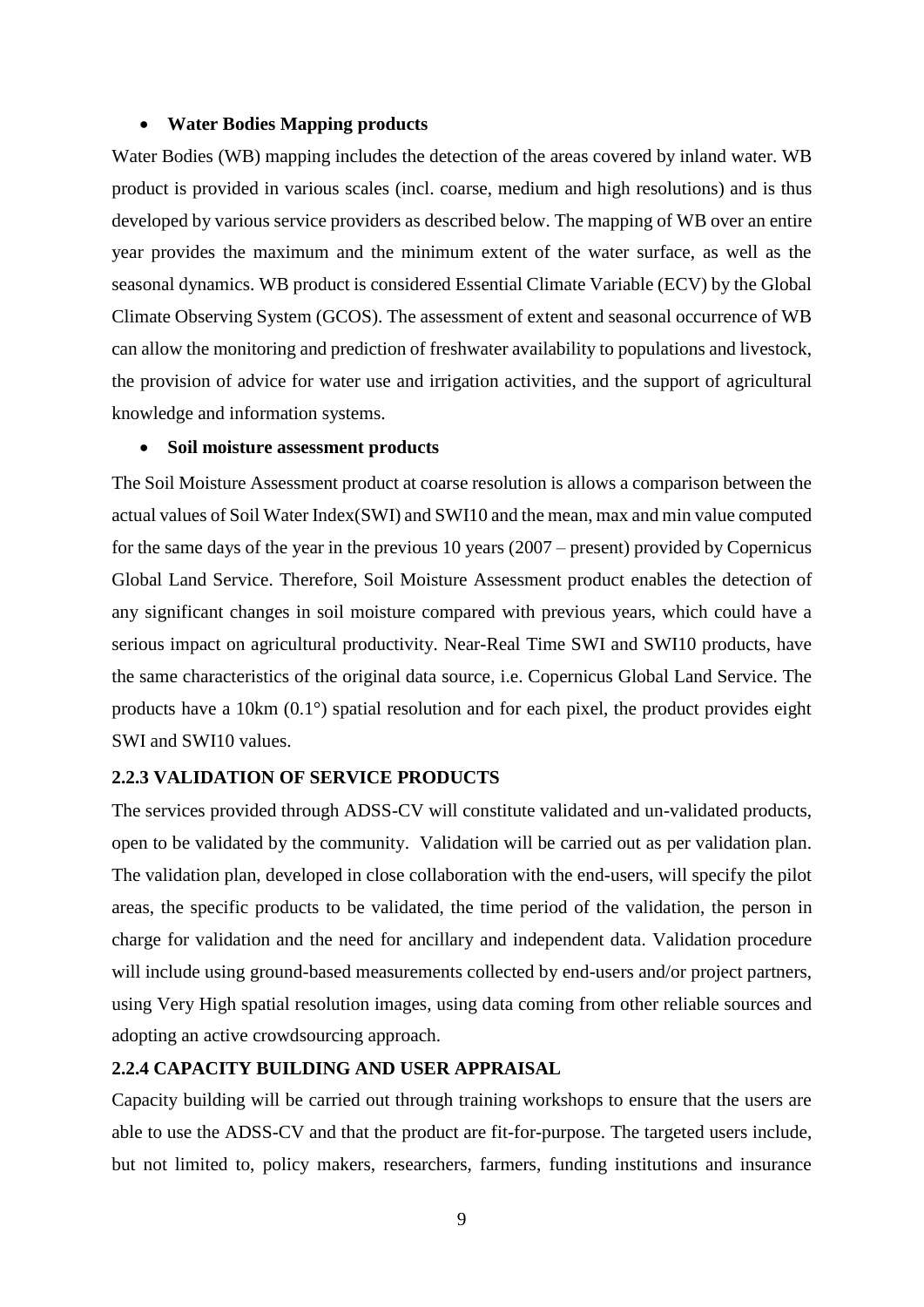companies. Surveys will be build-in into the system to collect feedback from the users for the continuous improvement of the system.

# **2.2.5 WORK DESCRIPTION**

| <b>Participants</b><br><b>SANSA</b><br><b>Start date</b><br>$\mathbf{M}1$<br><b>End date</b><br><b>M36</b><br>The South African National Space Agency (SANSA) will be responsible for the coordination<br>of project activities by other African partners and service providers, monitoring of cloud<br>credits utilization, as well as the overall management of the project.<br><b>Set-up, Testing and Deployment</b><br>SANSA, CERGIS, LOCATE-IT, CGIS, GEOSAS, OSS, CRA,<br><b>Participants</b><br>UEM, DRAXIS, SIA, AUTH, GMV<br>$\mathbf{M}$<br><b>End date</b><br><b>Start date</b><br><b>M18</b><br>This activity constitutes the setting-up of the AfricultuReS Decision Support System<br>Community version to the AWS Cloud Platform which will provide a subset of<br>AfriCultuReS services. Its testing and deployment to ensure free agricultural monitoring<br>services are offered beyond the funding from H2020.<br><b>System and Products maintenance</b><br>SANSA, CERGIS, LOCATE-IT, CGIS, GEOSAS, OSS, CRA,<br><b>Participants</b><br>UEM, DRAXIS, SIA, AUTH, GMV<br><b>M10</b><br><b>M36</b><br><b>Start date</b><br><b>End date</b><br>This activity will involve the setting up of the Sen2Agri system in the AWS cloud platform<br>and continual development and update of the products. Each service provider will be able to<br>serve latest product to the ADSS-CV.<br><b>Quality Assurance</b><br>SANSA, CERGIS, LOCATE-IT, CGIS, GEOSAS, OSS, CRA,<br><b>Participants</b><br>UEM, DRAXIS, SIA, AUTH, GMV<br><b>M10</b><br><b>End date</b><br><b>Start date</b><br><b>M36</b><br>This activity will constitute the continual quality assessment AfriCultuReS Decision Support<br>System Community version infrastructure. Validation of the products will be designed and<br>applied under AfriCultuReS project. However, other products will be distributed without<br>validation, to stimulate community participation.<br><b>Capacity building and Users Appraisals</b><br>SANSA, CERGIS, LOCATE-IT, CGIS,<br><b>Participants</b> |  |  |  |  |  |  |  |  |
|-------------------------------------------------------------------------------------------------------------------------------------------------------------------------------------------------------------------------------------------------------------------------------------------------------------------------------------------------------------------------------------------------------------------------------------------------------------------------------------------------------------------------------------------------------------------------------------------------------------------------------------------------------------------------------------------------------------------------------------------------------------------------------------------------------------------------------------------------------------------------------------------------------------------------------------------------------------------------------------------------------------------------------------------------------------------------------------------------------------------------------------------------------------------------------------------------------------------------------------------------------------------------------------------------------------------------------------------------------------------------------------------------------------------------------------------------------------------------------------------------------------------------------------------------------------------------------------------------------------------------------------------------------------------------------------------------------------------------------------------------------------------------------------------------------------------------------------------------------------------------------------------------------------------------------------------------------------------------------------------------------------------------------------------------------------------|--|--|--|--|--|--|--|--|
|                                                                                                                                                                                                                                                                                                                                                                                                                                                                                                                                                                                                                                                                                                                                                                                                                                                                                                                                                                                                                                                                                                                                                                                                                                                                                                                                                                                                                                                                                                                                                                                                                                                                                                                                                                                                                                                                                                                                                                                                                                                                   |  |  |  |  |  |  |  |  |
|                                                                                                                                                                                                                                                                                                                                                                                                                                                                                                                                                                                                                                                                                                                                                                                                                                                                                                                                                                                                                                                                                                                                                                                                                                                                                                                                                                                                                                                                                                                                                                                                                                                                                                                                                                                                                                                                                                                                                                                                                                                                   |  |  |  |  |  |  |  |  |
|                                                                                                                                                                                                                                                                                                                                                                                                                                                                                                                                                                                                                                                                                                                                                                                                                                                                                                                                                                                                                                                                                                                                                                                                                                                                                                                                                                                                                                                                                                                                                                                                                                                                                                                                                                                                                                                                                                                                                                                                                                                                   |  |  |  |  |  |  |  |  |
|                                                                                                                                                                                                                                                                                                                                                                                                                                                                                                                                                                                                                                                                                                                                                                                                                                                                                                                                                                                                                                                                                                                                                                                                                                                                                                                                                                                                                                                                                                                                                                                                                                                                                                                                                                                                                                                                                                                                                                                                                                                                   |  |  |  |  |  |  |  |  |
|                                                                                                                                                                                                                                                                                                                                                                                                                                                                                                                                                                                                                                                                                                                                                                                                                                                                                                                                                                                                                                                                                                                                                                                                                                                                                                                                                                                                                                                                                                                                                                                                                                                                                                                                                                                                                                                                                                                                                                                                                                                                   |  |  |  |  |  |  |  |  |
|                                                                                                                                                                                                                                                                                                                                                                                                                                                                                                                                                                                                                                                                                                                                                                                                                                                                                                                                                                                                                                                                                                                                                                                                                                                                                                                                                                                                                                                                                                                                                                                                                                                                                                                                                                                                                                                                                                                                                                                                                                                                   |  |  |  |  |  |  |  |  |
|                                                                                                                                                                                                                                                                                                                                                                                                                                                                                                                                                                                                                                                                                                                                                                                                                                                                                                                                                                                                                                                                                                                                                                                                                                                                                                                                                                                                                                                                                                                                                                                                                                                                                                                                                                                                                                                                                                                                                                                                                                                                   |  |  |  |  |  |  |  |  |
|                                                                                                                                                                                                                                                                                                                                                                                                                                                                                                                                                                                                                                                                                                                                                                                                                                                                                                                                                                                                                                                                                                                                                                                                                                                                                                                                                                                                                                                                                                                                                                                                                                                                                                                                                                                                                                                                                                                                                                                                                                                                   |  |  |  |  |  |  |  |  |
|                                                                                                                                                                                                                                                                                                                                                                                                                                                                                                                                                                                                                                                                                                                                                                                                                                                                                                                                                                                                                                                                                                                                                                                                                                                                                                                                                                                                                                                                                                                                                                                                                                                                                                                                                                                                                                                                                                                                                                                                                                                                   |  |  |  |  |  |  |  |  |
|                                                                                                                                                                                                                                                                                                                                                                                                                                                                                                                                                                                                                                                                                                                                                                                                                                                                                                                                                                                                                                                                                                                                                                                                                                                                                                                                                                                                                                                                                                                                                                                                                                                                                                                                                                                                                                                                                                                                                                                                                                                                   |  |  |  |  |  |  |  |  |
|                                                                                                                                                                                                                                                                                                                                                                                                                                                                                                                                                                                                                                                                                                                                                                                                                                                                                                                                                                                                                                                                                                                                                                                                                                                                                                                                                                                                                                                                                                                                                                                                                                                                                                                                                                                                                                                                                                                                                                                                                                                                   |  |  |  |  |  |  |  |  |
|                                                                                                                                                                                                                                                                                                                                                                                                                                                                                                                                                                                                                                                                                                                                                                                                                                                                                                                                                                                                                                                                                                                                                                                                                                                                                                                                                                                                                                                                                                                                                                                                                                                                                                                                                                                                                                                                                                                                                                                                                                                                   |  |  |  |  |  |  |  |  |
|                                                                                                                                                                                                                                                                                                                                                                                                                                                                                                                                                                                                                                                                                                                                                                                                                                                                                                                                                                                                                                                                                                                                                                                                                                                                                                                                                                                                                                                                                                                                                                                                                                                                                                                                                                                                                                                                                                                                                                                                                                                                   |  |  |  |  |  |  |  |  |
|                                                                                                                                                                                                                                                                                                                                                                                                                                                                                                                                                                                                                                                                                                                                                                                                                                                                                                                                                                                                                                                                                                                                                                                                                                                                                                                                                                                                                                                                                                                                                                                                                                                                                                                                                                                                                                                                                                                                                                                                                                                                   |  |  |  |  |  |  |  |  |
|                                                                                                                                                                                                                                                                                                                                                                                                                                                                                                                                                                                                                                                                                                                                                                                                                                                                                                                                                                                                                                                                                                                                                                                                                                                                                                                                                                                                                                                                                                                                                                                                                                                                                                                                                                                                                                                                                                                                                                                                                                                                   |  |  |  |  |  |  |  |  |
|                                                                                                                                                                                                                                                                                                                                                                                                                                                                                                                                                                                                                                                                                                                                                                                                                                                                                                                                                                                                                                                                                                                                                                                                                                                                                                                                                                                                                                                                                                                                                                                                                                                                                                                                                                                                                                                                                                                                                                                                                                                                   |  |  |  |  |  |  |  |  |
|                                                                                                                                                                                                                                                                                                                                                                                                                                                                                                                                                                                                                                                                                                                                                                                                                                                                                                                                                                                                                                                                                                                                                                                                                                                                                                                                                                                                                                                                                                                                                                                                                                                                                                                                                                                                                                                                                                                                                                                                                                                                   |  |  |  |  |  |  |  |  |
|                                                                                                                                                                                                                                                                                                                                                                                                                                                                                                                                                                                                                                                                                                                                                                                                                                                                                                                                                                                                                                                                                                                                                                                                                                                                                                                                                                                                                                                                                                                                                                                                                                                                                                                                                                                                                                                                                                                                                                                                                                                                   |  |  |  |  |  |  |  |  |
|                                                                                                                                                                                                                                                                                                                                                                                                                                                                                                                                                                                                                                                                                                                                                                                                                                                                                                                                                                                                                                                                                                                                                                                                                                                                                                                                                                                                                                                                                                                                                                                                                                                                                                                                                                                                                                                                                                                                                                                                                                                                   |  |  |  |  |  |  |  |  |
|                                                                                                                                                                                                                                                                                                                                                                                                                                                                                                                                                                                                                                                                                                                                                                                                                                                                                                                                                                                                                                                                                                                                                                                                                                                                                                                                                                                                                                                                                                                                                                                                                                                                                                                                                                                                                                                                                                                                                                                                                                                                   |  |  |  |  |  |  |  |  |
|                                                                                                                                                                                                                                                                                                                                                                                                                                                                                                                                                                                                                                                                                                                                                                                                                                                                                                                                                                                                                                                                                                                                                                                                                                                                                                                                                                                                                                                                                                                                                                                                                                                                                                                                                                                                                                                                                                                                                                                                                                                                   |  |  |  |  |  |  |  |  |
|                                                                                                                                                                                                                                                                                                                                                                                                                                                                                                                                                                                                                                                                                                                                                                                                                                                                                                                                                                                                                                                                                                                                                                                                                                                                                                                                                                                                                                                                                                                                                                                                                                                                                                                                                                                                                                                                                                                                                                                                                                                                   |  |  |  |  |  |  |  |  |
|                                                                                                                                                                                                                                                                                                                                                                                                                                                                                                                                                                                                                                                                                                                                                                                                                                                                                                                                                                                                                                                                                                                                                                                                                                                                                                                                                                                                                                                                                                                                                                                                                                                                                                                                                                                                                                                                                                                                                                                                                                                                   |  |  |  |  |  |  |  |  |
|                                                                                                                                                                                                                                                                                                                                                                                                                                                                                                                                                                                                                                                                                                                                                                                                                                                                                                                                                                                                                                                                                                                                                                                                                                                                                                                                                                                                                                                                                                                                                                                                                                                                                                                                                                                                                                                                                                                                                                                                                                                                   |  |  |  |  |  |  |  |  |
|                                                                                                                                                                                                                                                                                                                                                                                                                                                                                                                                                                                                                                                                                                                                                                                                                                                                                                                                                                                                                                                                                                                                                                                                                                                                                                                                                                                                                                                                                                                                                                                                                                                                                                                                                                                                                                                                                                                                                                                                                                                                   |  |  |  |  |  |  |  |  |
|                                                                                                                                                                                                                                                                                                                                                                                                                                                                                                                                                                                                                                                                                                                                                                                                                                                                                                                                                                                                                                                                                                                                                                                                                                                                                                                                                                                                                                                                                                                                                                                                                                                                                                                                                                                                                                                                                                                                                                                                                                                                   |  |  |  |  |  |  |  |  |
|                                                                                                                                                                                                                                                                                                                                                                                                                                                                                                                                                                                                                                                                                                                                                                                                                                                                                                                                                                                                                                                                                                                                                                                                                                                                                                                                                                                                                                                                                                                                                                                                                                                                                                                                                                                                                                                                                                                                                                                                                                                                   |  |  |  |  |  |  |  |  |
|                                                                                                                                                                                                                                                                                                                                                                                                                                                                                                                                                                                                                                                                                                                                                                                                                                                                                                                                                                                                                                                                                                                                                                                                                                                                                                                                                                                                                                                                                                                                                                                                                                                                                                                                                                                                                                                                                                                                                                                                                                                                   |  |  |  |  |  |  |  |  |
|                                                                                                                                                                                                                                                                                                                                                                                                                                                                                                                                                                                                                                                                                                                                                                                                                                                                                                                                                                                                                                                                                                                                                                                                                                                                                                                                                                                                                                                                                                                                                                                                                                                                                                                                                                                                                                                                                                                                                                                                                                                                   |  |  |  |  |  |  |  |  |
|                                                                                                                                                                                                                                                                                                                                                                                                                                                                                                                                                                                                                                                                                                                                                                                                                                                                                                                                                                                                                                                                                                                                                                                                                                                                                                                                                                                                                                                                                                                                                                                                                                                                                                                                                                                                                                                                                                                                                                                                                                                                   |  |  |  |  |  |  |  |  |
| GEOSAS, OSS, CRA, UEM<br>M17<br>M36<br>Start date<br>End date                                                                                                                                                                                                                                                                                                                                                                                                                                                                                                                                                                                                                                                                                                                                                                                                                                                                                                                                                                                                                                                                                                                                                                                                                                                                                                                                                                                                                                                                                                                                                                                                                                                                                                                                                                                                                                                                                                                                                                                                     |  |  |  |  |  |  |  |  |
| This activity constitutes the training activities with key stakeholders (beneficiaries/Users) of                                                                                                                                                                                                                                                                                                                                                                                                                                                                                                                                                                                                                                                                                                                                                                                                                                                                                                                                                                                                                                                                                                                                                                                                                                                                                                                                                                                                                                                                                                                                                                                                                                                                                                                                                                                                                                                                                                                                                                  |  |  |  |  |  |  |  |  |
| the ADSS-CV to acquire feedback for continuous improvement and customization of the                                                                                                                                                                                                                                                                                                                                                                                                                                                                                                                                                                                                                                                                                                                                                                                                                                                                                                                                                                                                                                                                                                                                                                                                                                                                                                                                                                                                                                                                                                                                                                                                                                                                                                                                                                                                                                                                                                                                                                               |  |  |  |  |  |  |  |  |
| system to the changing requirements of the users. Users will be made aware of the AWS                                                                                                                                                                                                                                                                                                                                                                                                                                                                                                                                                                                                                                                                                                                                                                                                                                                                                                                                                                                                                                                                                                                                                                                                                                                                                                                                                                                                                                                                                                                                                                                                                                                                                                                                                                                                                                                                                                                                                                             |  |  |  |  |  |  |  |  |
|                                                                                                                                                                                                                                                                                                                                                                                                                                                                                                                                                                                                                                                                                                                                                                                                                                                                                                                                                                                                                                                                                                                                                                                                                                                                                                                                                                                                                                                                                                                                                                                                                                                                                                                                                                                                                                                                                                                                                                                                                                                                   |  |  |  |  |  |  |  |  |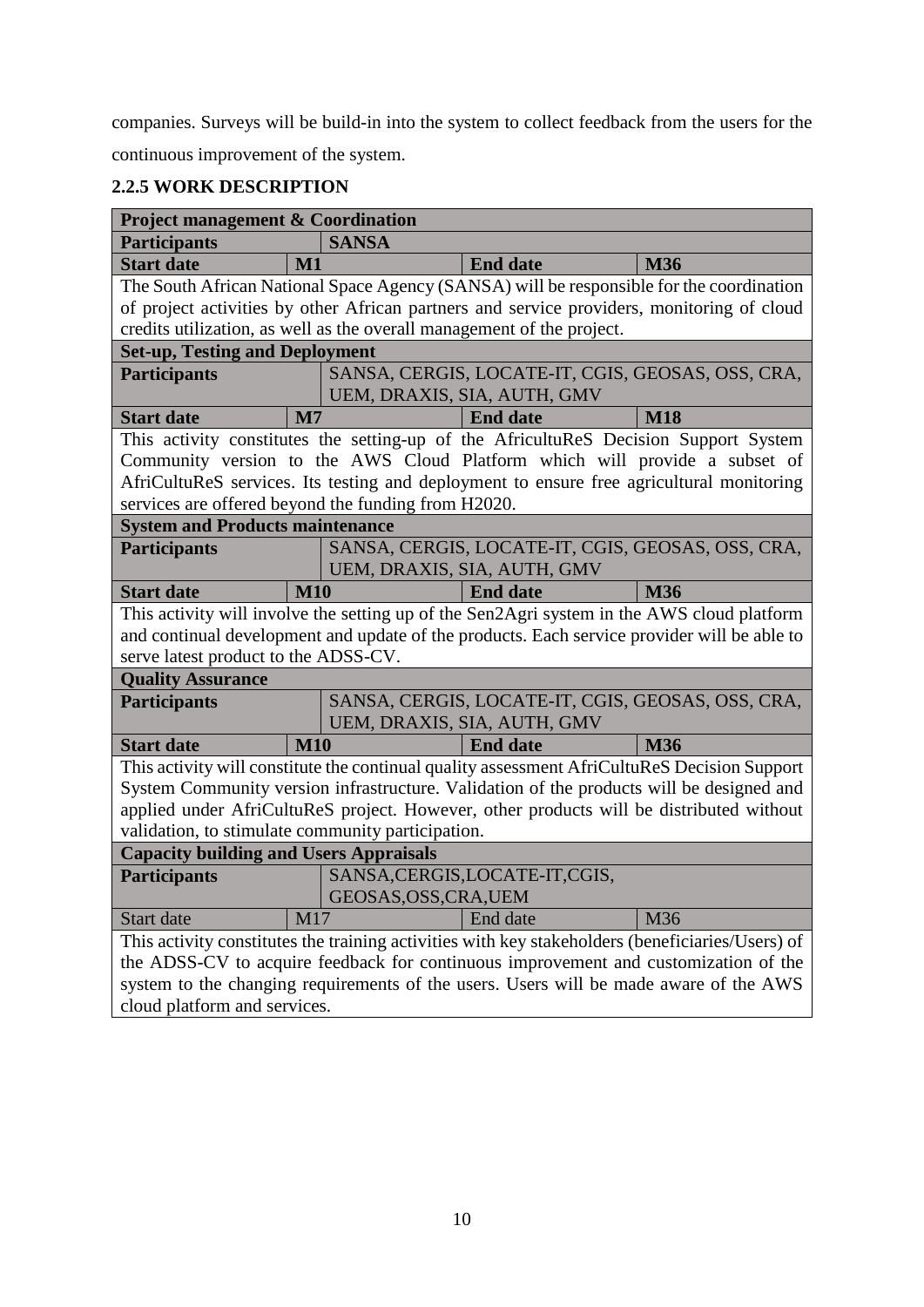## **2.3 TIMELINES**

<span id="page-11-0"></span>

| <b>Activities</b>                                  | 2019              |   |                                    |                                         |                         |                                        | 2020                                                      |                    |                       |                        |                                                   |                                              |                                   |                 | 2021                                           |                                                                                   |                                                      |                                          |                                                                        |                                                |                                                                        | 2022 |  |                                       |          |          |                                                        |                      |                                         |                        |                                                                            |                             |             |                          |                                   |                     |
|----------------------------------------------------|-------------------|---|------------------------------------|-----------------------------------------|-------------------------|----------------------------------------|-----------------------------------------------------------|--------------------|-----------------------|------------------------|---------------------------------------------------|----------------------------------------------|-----------------------------------|-----------------|------------------------------------------------|-----------------------------------------------------------------------------------|------------------------------------------------------|------------------------------------------|------------------------------------------------------------------------|------------------------------------------------|------------------------------------------------------------------------|------|--|---------------------------------------|----------|----------|--------------------------------------------------------|----------------------|-----------------------------------------|------------------------|----------------------------------------------------------------------------|-----------------------------|-------------|--------------------------|-----------------------------------|---------------------|
|                                                    | IJ<br>$\cup$<br>N | U | $\mathbf{A}$<br>$\mathbf{U}$<br>G. | $\mathbf S$<br>$\mathsf{E}$<br><b>P</b> | $\circ$<br>$\mathbf{C}$ | $\mathbf N$<br>$\circ$<br>$\mathbf{v}$ | $\mathbf{D}$<br>$\mathsf{E}^{\mathbb{C}}$<br>$\mathbf{c}$ | J.<br>$\mathbf{A}$ | / F /<br>$\mathsf{E}$ | M<br>$\mathbf{A}$<br>R | $\mathbf{A}$<br>$\langle \mathbf{P} \rangle$<br>R | $\begin{array}{c}\nM \\ A \\ V\n\end{array}$ | $\mathsf{J}$<br>$\mathbf{U}^\top$ | J.<br>$\vert$ U | $\overline{A}$<br>$\mathbf{U}$<br>$\mathbf{G}$ | $\overline{\mathbf{s}}$<br>$\mathsf{E}^{\scriptscriptstyle\perp}$<br>$\mathbf{D}$ | $\bullet$<br>$\vert \mathbf{c} \vert$<br><b>1999</b> | $\mathbf N$<br>$\circ$<br>$\overline{M}$ | $\vert \mathbf{D} \vert$<br>$\vert \mathbf{E} \vert$ .<br>$\mathbf{c}$ | $\mathbf{J}$ .<br>$\langle \mathbf{A} \rangle$ | $\begin{array}{ccc} & F & M & A \\ E & A & P \\ B & R & R \end{array}$ |      |  | $\begin{array}{c} M \\ A \end{array}$ | JU<br>NE | JU<br>LY | $\begin{bmatrix} 1 \\ 0 \end{bmatrix}$<br>$\mathbf{G}$ | $\mathsf{SE}$<br>PT. | $\circ$<br>$\mathbf{c}$<br>$\mathbf{r}$ | $\mathbf N$<br>$\circ$ | $\mathbf D$<br>$\mathsf{E}^{\scriptscriptstyle\mathsf{H}}$<br>$\mathbf{c}$ | $\mathsf J$<br>$\mathbf{A}$ | F<br>B<br>B | $\blacksquare$<br>A<br>R | A<br>$\mathbf{P}$<br>$\mathbb{R}$ | M<br>$\overline{A}$ |
| Project management &<br>Coordination               |                   |   |                                    |                                         |                         |                                        |                                                           |                    |                       |                        |                                                   |                                              |                                   |                 |                                                |                                                                                   |                                                      |                                          |                                                                        |                                                |                                                                        |      |  |                                       |          |          |                                                        |                      |                                         |                        |                                                                            |                             |             |                          |                                   |                     |
| <b>Migration, Testing and</b><br><b>Deployment</b> |                   |   |                                    |                                         |                         |                                        |                                                           |                    |                       |                        |                                                   |                                              |                                   |                 |                                                |                                                                                   |                                                      |                                          |                                                                        |                                                |                                                                        |      |  |                                       |          |          |                                                        |                      |                                         |                        |                                                                            |                             |             |                          |                                   |                     |
| <b>System and Products</b><br>maintenance          |                   |   |                                    |                                         |                         |                                        |                                                           |                    |                       |                        |                                                   |                                              |                                   |                 |                                                |                                                                                   |                                                      |                                          |                                                                        |                                                |                                                                        |      |  |                                       |          |          |                                                        |                      |                                         |                        |                                                                            |                             |             |                          |                                   |                     |
| <b>Quality Assurance</b>                           |                   |   |                                    |                                         |                         |                                        |                                                           |                    |                       |                        |                                                   |                                              |                                   |                 |                                                |                                                                                   |                                                      |                                          |                                                                        |                                                |                                                                        |      |  |                                       |          |          |                                                        |                      |                                         |                        |                                                                            |                             |             |                          |                                   |                     |
| Capacity building and<br><b>Users Appraisals</b>   |                   |   |                                    |                                         |                         |                                        |                                                           |                    |                       |                        |                                                   |                                              |                                   |                 |                                                |                                                                                   |                                                      |                                          |                                                                        |                                                |                                                                        |      |  |                                       |          |          |                                                        |                      |                                         |                        |                                                                            |                             |             |                          |                                   |                     |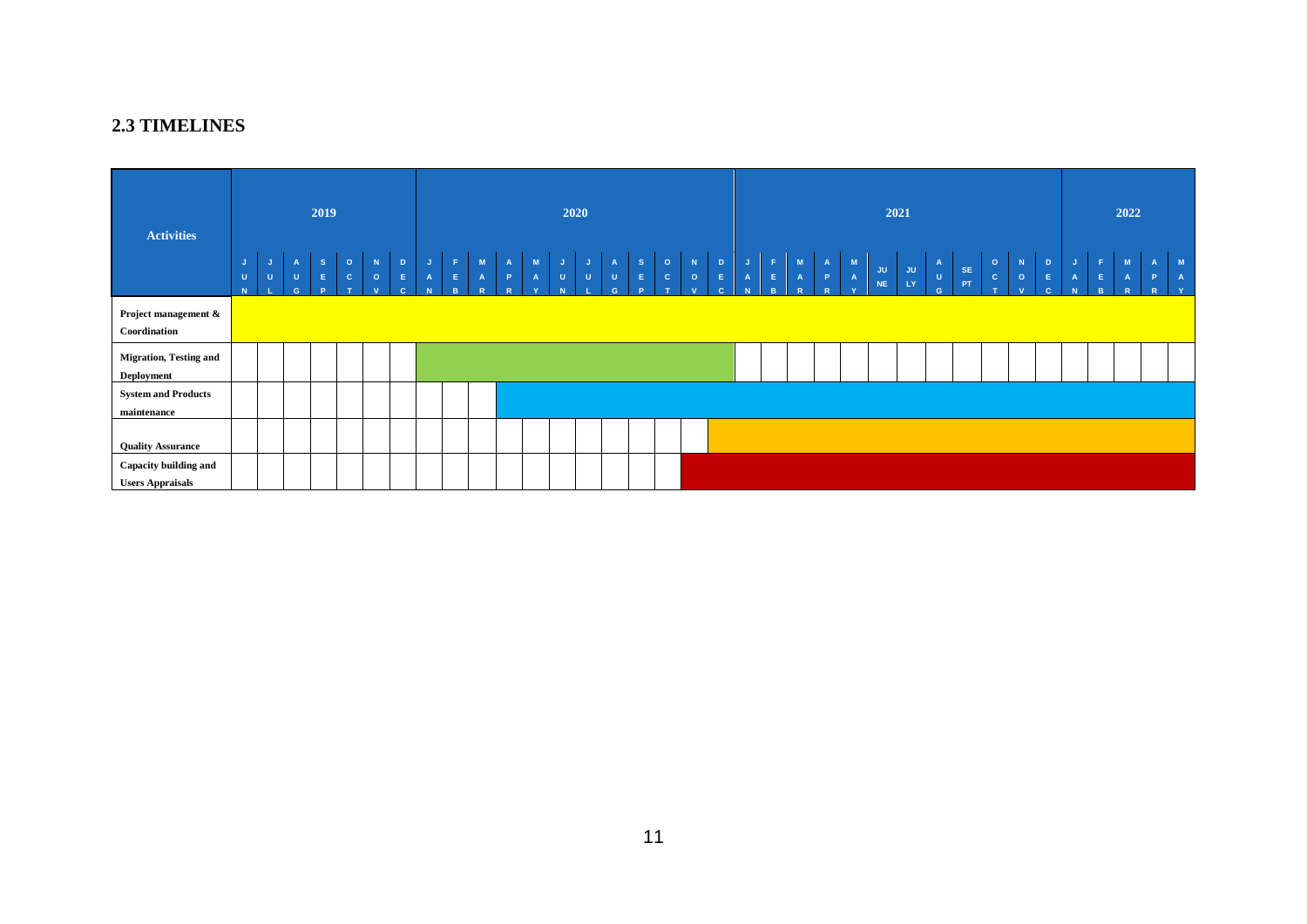### <span id="page-12-0"></span>**2.4 DELIVERABLES**

AfriCultuReS project focuses upon seven services which are, accompanied with their IDs, Climate (AfriCRS-S1), Crop (AfriCRS-S2), Drought (AfriCRS-S3), Land (AfriCRS-S4), Livestock (AfriCRS-S5), Water (AfriCRS-S6) and Weather (AfriCRS-S7).

The current proposal for the "AfriCultuReS ADSS Community Version" focuses on four of these services which are Climate (AfriCRS-S1[CV]), Crop (AfriCRS-S2[CV]), Drought (AfriCRS-S3[CV]) and Livestock (AfriCRS-S5[CV]). The label [CV] in the services IDs stands for Community Version matching the taxonomy of services defined for AfriCultuReS. The tag aims at ensuring the traceability and maintenance of services.

The products are defined by the input data and information, the algorithms that process those data and the output type required by the end user. A building block is a partial input needed to achieve a product and, thereafter, a service. These services will be provided to all end users of the AfriCultuReS project. The products will be regularly updated depending on the most current releases by the providers and the type of the product. The services are listed in Table 1 below. Table 2 lists other AfriCultuReS services that will not be deployed in AWS, we list them here only to provide a complete overview of the project.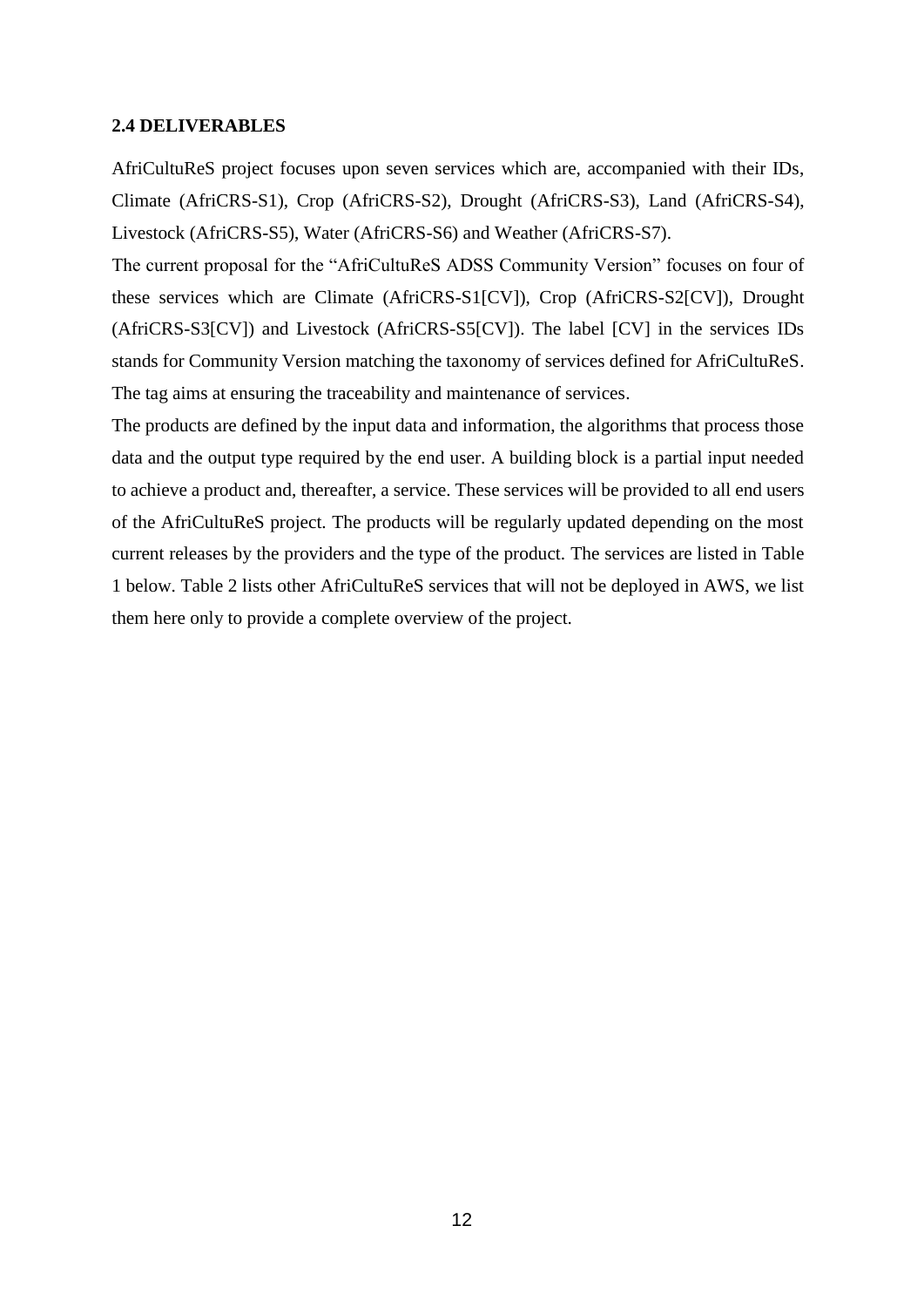| <b>Service Name / ID</b>            | <b>Service Description</b>                                                                                                                                                                                                                                                         | <b>Product Name</b>                        |  |  |  |  |
|-------------------------------------|------------------------------------------------------------------------------------------------------------------------------------------------------------------------------------------------------------------------------------------------------------------------------------|--------------------------------------------|--|--|--|--|
| <b>Climate</b>                      | The Climate service provides information about mid-term climate variability and<br>long-term climate change scenarios. The provided scientifically proven information                                                                                                              | <b>Agro-Climatic Condition Assessment</b>  |  |  |  |  |
| <b>AfriCRS-S1</b><br>AfriCRS-S1[CV] | and products aim at enhancing the user's knowledge and understanding about the<br>impacts of climate on their field, allowing enhanced decision making.                                                                                                                            | <b>Seasonal Climate Forecast</b>           |  |  |  |  |
|                                     |                                                                                                                                                                                                                                                                                    | <b>Climate Projections</b>                 |  |  |  |  |
|                                     |                                                                                                                                                                                                                                                                                    | Seasonal Climate Early Warning             |  |  |  |  |
| <b>Crop</b><br><b>AfriCRS-S2</b>    | The Crop service provides information products for decision making on crop<br>production, to this end the service entails multi-scale past assessment, seasonal and                                                                                                                | <b>Crop Condition Assessment</b>           |  |  |  |  |
| AfriCRS-S2[CV]                      | on-the-go crop mapping and crop condition monitoring as well as forecasts on                                                                                                                                                                                                       | Crop Type mapping                          |  |  |  |  |
|                                     | expected yield for main crops.                                                                                                                                                                                                                                                     | Crop Yield forecast                        |  |  |  |  |
| Water<br>AfriCRS-S6                 | The Water service provides geospatial products for water quality and quantity<br>assessment and monitoring. Other products are designed to deliver information on                                                                                                                  | Water bodies mapping                       |  |  |  |  |
| AfrCRS-S6[CV]                       | the amount of soil water available for crop growing as well as water productivity and<br>crop water requirements                                                                                                                                                                   | Soil Moisture Assessment                   |  |  |  |  |
| <b>Livestock</b><br>AfriCRS-S5      | The Livestock service provides information products for decision making on                                                                                                                                                                                                         | Grazing and Rangeland Condition Monitoring |  |  |  |  |
| AfriCRS-S5[CV]                      | livestock production. To this end, the service entails multi-scale past assessment,<br>seasonal and on-the-go pasture and rangeland mapping and condition monitoring as<br>well as assessment on the capacity of these productive environments to sustain<br>livestock production. | Grazing and Rangeland Mapping              |  |  |  |  |

**Table 1: List of AfriCultuReS ADSS Community Version services. The services will be implemented based on the availability of the cloud credits.**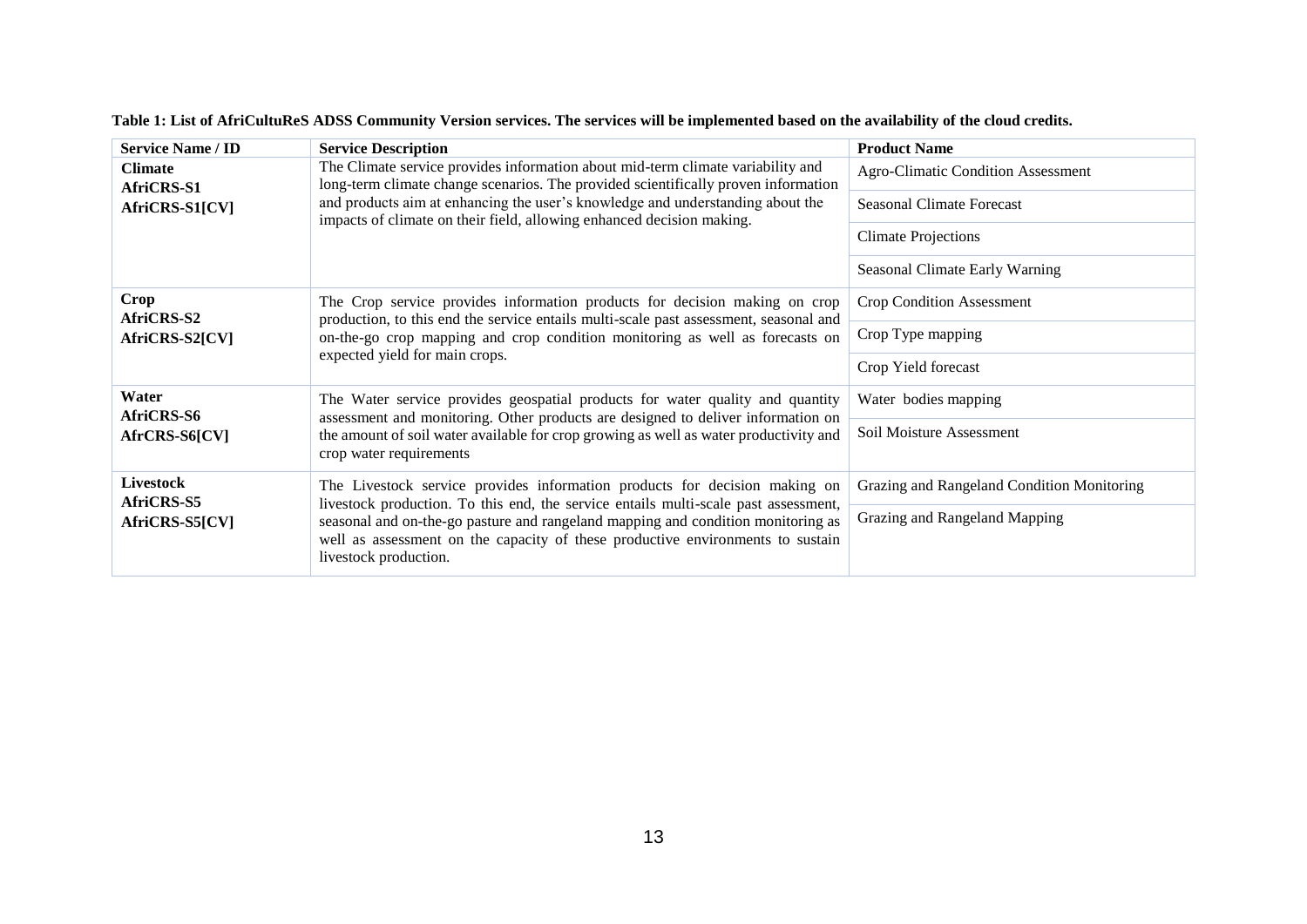| <b>Service Name / ID</b>     | <b>Service Description</b>                                                                                                                    |
|------------------------------|-----------------------------------------------------------------------------------------------------------------------------------------------|
| Land                         | The Land service provides facts on land cover current situation and land cover changes as well as abiotic factors that affect, or can affect, |
| AfriCRS-S4                   | food production                                                                                                                               |
| <b>Drought</b><br>AfriCRS-S3 | The drought service provides information products on drought monitoring and early warning.                                                    |
| <b>Drought</b>               | The Weather service provides ten-day to near real time weather forecast. Forecast and weather records will serve to deliver early warnings    |
| AfriCRS-S7                   | on weather extremes and to predict (candidate product) the outbreak of weather driven crop pests and diseases.                                |

### **Table 2: List of other AfriCultuReS services (not to be deployed in the ADSS Community Version), products are omitted**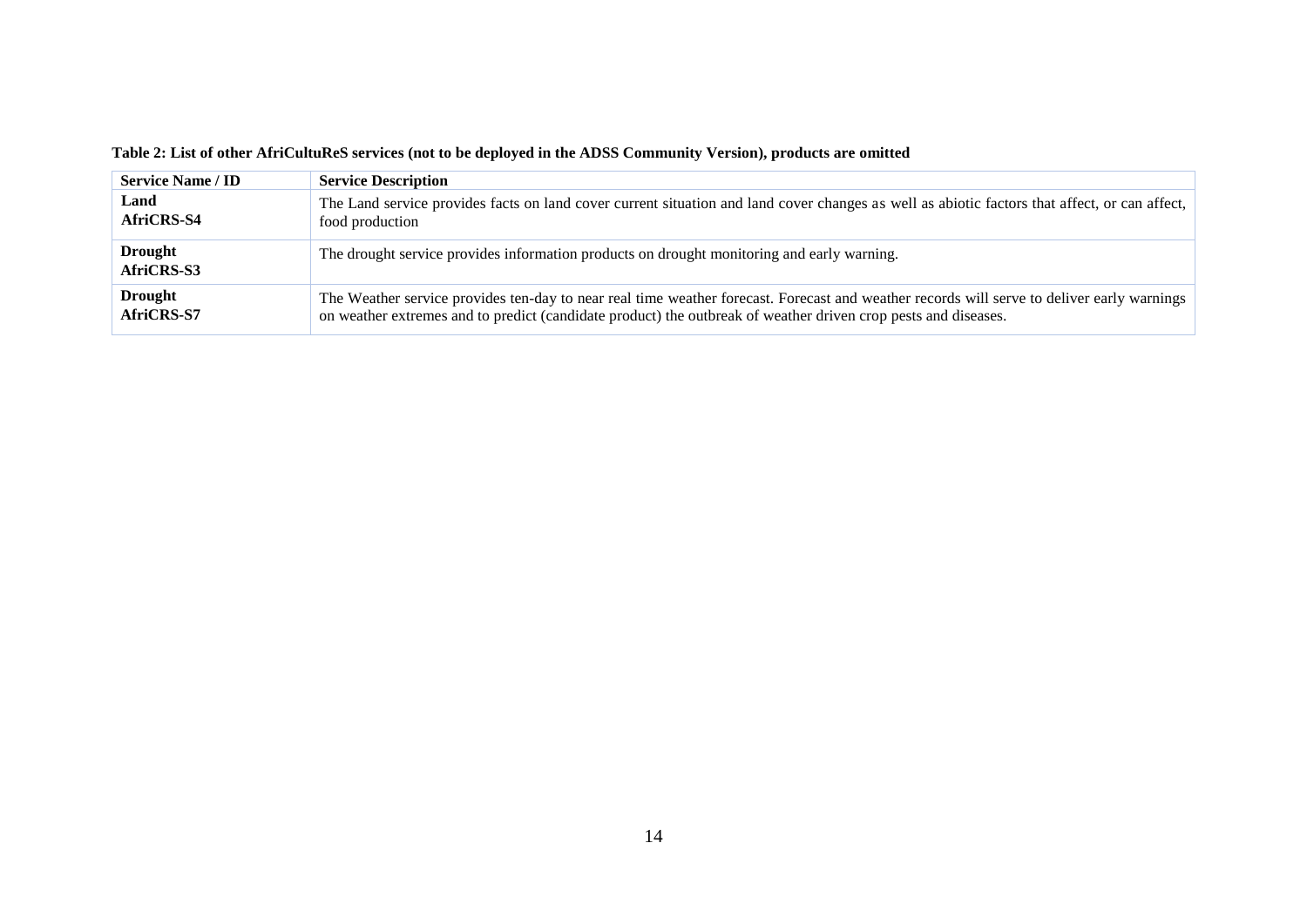## <span id="page-15-0"></span>**2.5 CLOUD CREDITS 2.5.1 ADSS COMMUNITY VERSION DATA REQUIREMENTS**

| Country                     | <b>MODIS</b>         | <b>Landsat Scenes</b> | <b>Sentinel Scenes</b> | <b>Total estimated data</b> |
|-----------------------------|----------------------|-----------------------|------------------------|-----------------------------|
|                             |                      |                       |                        | volume                      |
| ETHIOPIA (ET)               | $4(0.33 \text{ GB})$ | 65(56.88 GB)          | 161(78.61 GB)          | 135.82 GB                   |
| <b>GHANA</b> (GH)           | $4(0.33 \text{ GB})$ | 20 (17.50 GB)         | 43(20.99 GB)           | 38.82 GB                    |
| <b>KENYA</b> (KN)           | $4(0.33 \text{ GB})$ | 33(28.88 GB)          | 89(43.46 GB)           | 72.67 GB                    |
| MOZAMBIQUE<br>(MZ)          | $5(0.41 \text{ GB})$ | 55(48.13 GB)          | 126(48.13 GB)          | 96.67 GB                    |
| NIGER (NE)                  | $4(0.33 \text{ GB})$ | 68(59.50 GB)          | 168(59.50 GB)          | 119.33 GB                   |
| RWANDA (RW)                 | $2(0.16$ GB)         | $4(3.50 \text{ GB})$  | $9(4.40 \text{ GB})$   | 8.06 GB                     |
| <b>SOUTH AFRICA</b><br>(ZA) | $5(0.41 \text{ GB})$ | 82(71.75 GB)          | 187(91.31 GB)          | 163.47 GB                   |
| TUNISIA (TN)                | $1(0.08 \text{ GB})$ | 23(20.13 GB)          | 31(15.14 GB)           | 35.35 GB                    |
| African Continent           | 40(3.3GB)            |                       |                        | 40(3.3GB)                   |

# **2.5.2 ADSS CLOUD CREDITS**

| $\Box$ | Amazon EC2 Service (US East (N. Virginia)) |        |         | 2459.99 |
|--------|--------------------------------------------|--------|---------|---------|
|        | Compute:                                   |        | 2192.49 |         |
|        | <b>EBS Volumes:</b>                        |        | 247.50  |         |
|        | <b>EBS Snapshots:</b>                      |        | 20.00   |         |
| Θ      | AWS Support (Business)                     |        |         | 246.00  |
|        | Support for all AWS services:              | 246.00 |         |         |
|        | <b>Free Tier Discount:</b>                 |        |         | $-0.05$ |
|        | <b>Total Monthly Payment:</b>              |        |         | 2705.94 |

# **Total cost for 36 months \$ 97413.84**